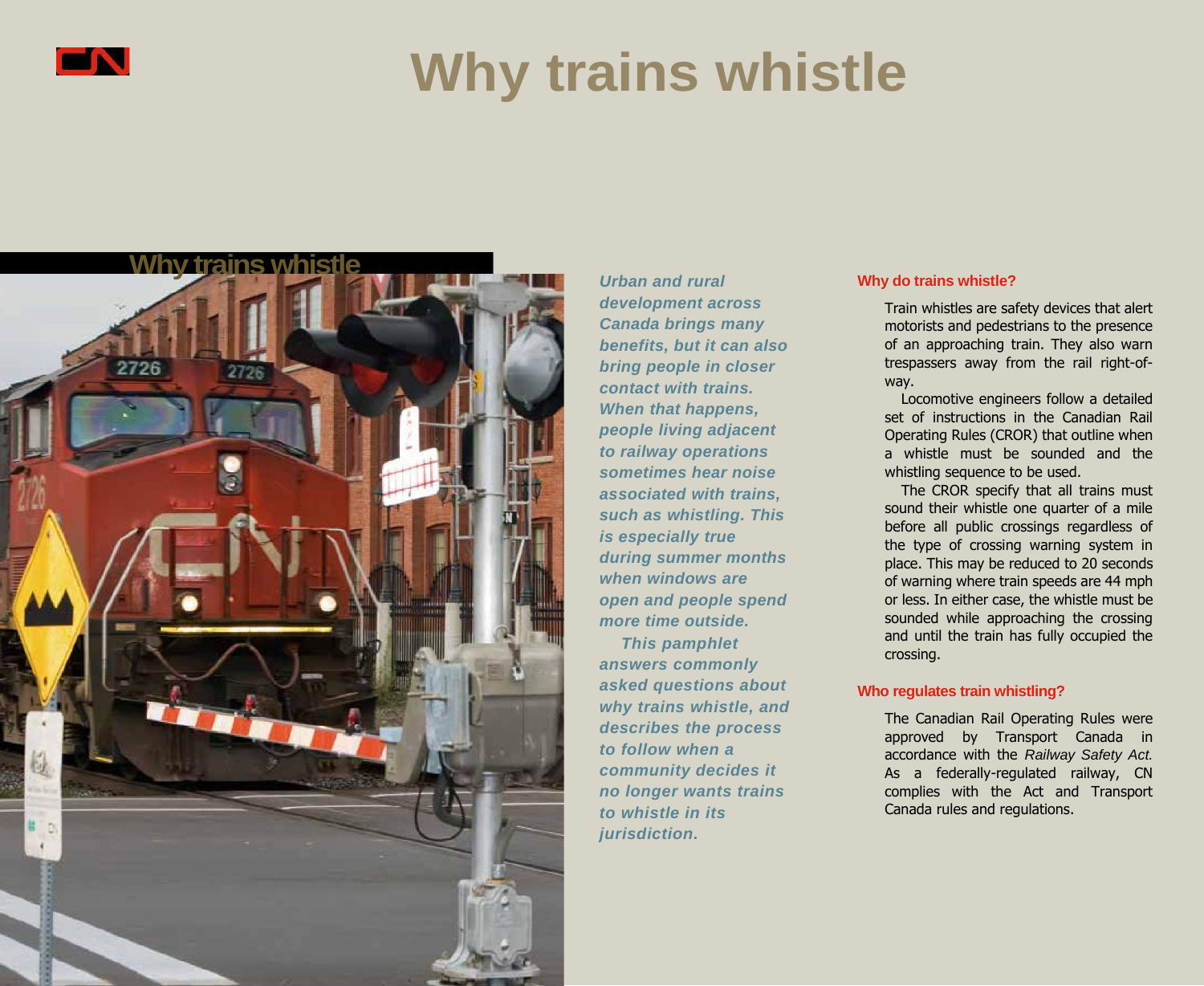### **Why do some trains whistle very loudly, and others not?**

Locomotive whistles are manufactured to meet sound level and tone requirements specified in US Federal Railroad Administration regulations and Transport Canada's Railway Locomotive Inspection and Safety Rules. The whistles on all locomotives manufactured since 1982 are pushbutton controlled to provide a consistent sound level. However, local weather conditions and wind direction can affect how the sound of the whistle is heard.

The Use of whistles is monitored by management in order to ensure compliance.

## **What's the process for implementing an anti-whistling bylaw?**

- In certain circumstances, specific public crossings may be exempted from the requirement to whislte. The steps for requesting whistling exemption at a CN crossing are as follows:
- The municipality should first undertake its own review to ensure that the location in question qualifies for a whistle cessation under Transport Canada's Grade Crossings Regulations and Grade Crossing Standards. A copy of these regulations and standards can be obtained from Transport Canada's website

## [http://www.tc.gc.ca/eng/railsafety/men](http://www.tc.gc.ca/eng/railsafety/menu.htm) [u.htm](http://www.tc.gc.ca/eng/railsafety/menu.htm)

- The municipality should ensure that the location meets the requirements. If all requirements are met, the municipality submits a detailed request to CN describing existing conditions in the vicinity of the crossing.
- A detailed investigation and report on existing conditions at the site should then be prepared by a professional engineer on behalf of the municipality. This report should include information on existing warning systems, traffic density, sight lines, adjacent public-use buildings and evidence of trespassing problems. The report will also include an assessment of the potential public safety impact should trains cease whistling.
- The railway will review the report. The railway may determine that additional warning systems are necessary before a whistle cessation can be implemented. In some locations, chainlink fencing and a pedestrian over/underpass may also be required.
- The municipality is responsible for the cost of installing and maintaining any additional safety measures including warning systems required to eliminate whistling. The railway is

responsible for installing any additional warning systems.  $\bullet$ 

When the municipality and the railway agree that the crossing meets the requirements of the Grade Crossings Regulations and Standards and the funding is in place for any additional safety measures, the municipality must notify all relevant associations or organizations and issue a public notice of its intention to pass a resolution prohibiting whistling at the location under review.

- When the resolution is passed and the appropriate safety measures have been put into place, the railway will then issue a bulletin to its train crews advising them not to sound their whistle at that location. These instructions are then incorporated into the railway's official operating timetable.
- The Railway will also notify the municipality and Transport Canada of the implementation of whistle cessation at the crossing.

### **How long does the process take?**